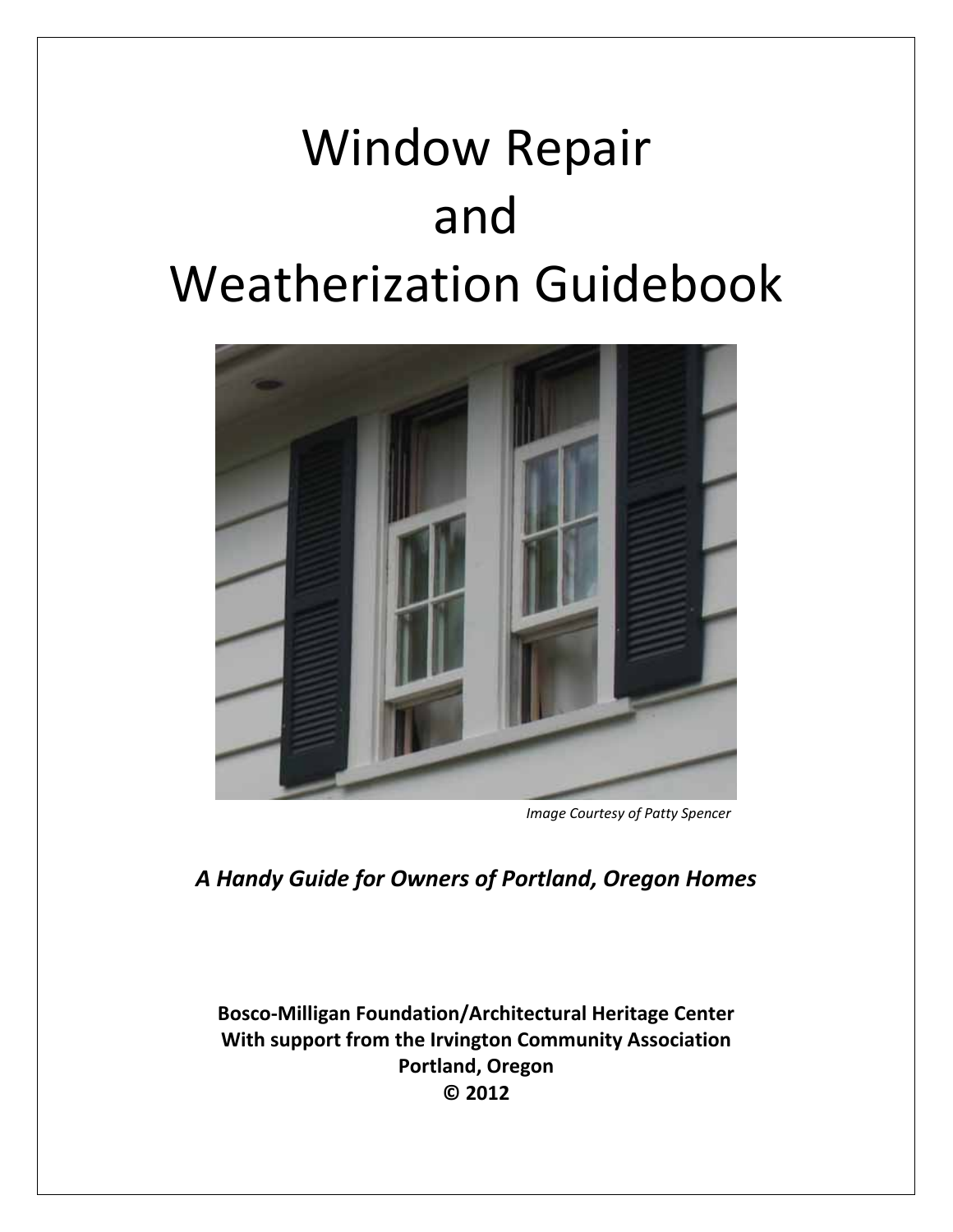# **TABLE OF CONTENTS**

|                                                                      | 3         |
|----------------------------------------------------------------------|-----------|
|                                                                      | 4         |
|                                                                      | 4         |
|                                                                      | 5         |
|                                                                      | 6         |
|                                                                      | 6         |
|                                                                      | 7         |
|                                                                      | $7 - 12$  |
|                                                                      | 8         |
|                                                                      | 8         |
|                                                                      | $8 - 9$   |
|                                                                      | $9 - 10$  |
|                                                                      | 10        |
|                                                                      | 11        |
|                                                                      | 11        |
|                                                                      | $11 - 12$ |
|                                                                      | $12 - 13$ |
|                                                                      | 12        |
|                                                                      | 12        |
|                                                                      | 13        |
| Other Types of Historic Windows and Their Weatherization Solutions   | 13        |
|                                                                      | 13        |
|                                                                      | 13        |
|                                                                      | 14-15     |
|                                                                      | 14        |
|                                                                      | 14        |
|                                                                      | 14        |
|                                                                      | 14        |
|                                                                      | 14        |
|                                                                      | 15        |
|                                                                      | 15-16     |
|                                                                      | $16 - 17$ |
|                                                                      | 17        |
|                                                                      | 17        |
|                                                                      | 18        |
|                                                                      | 18-19     |
| Portland, Oregon Area Window Repair and Weatherization Professionals | 20        |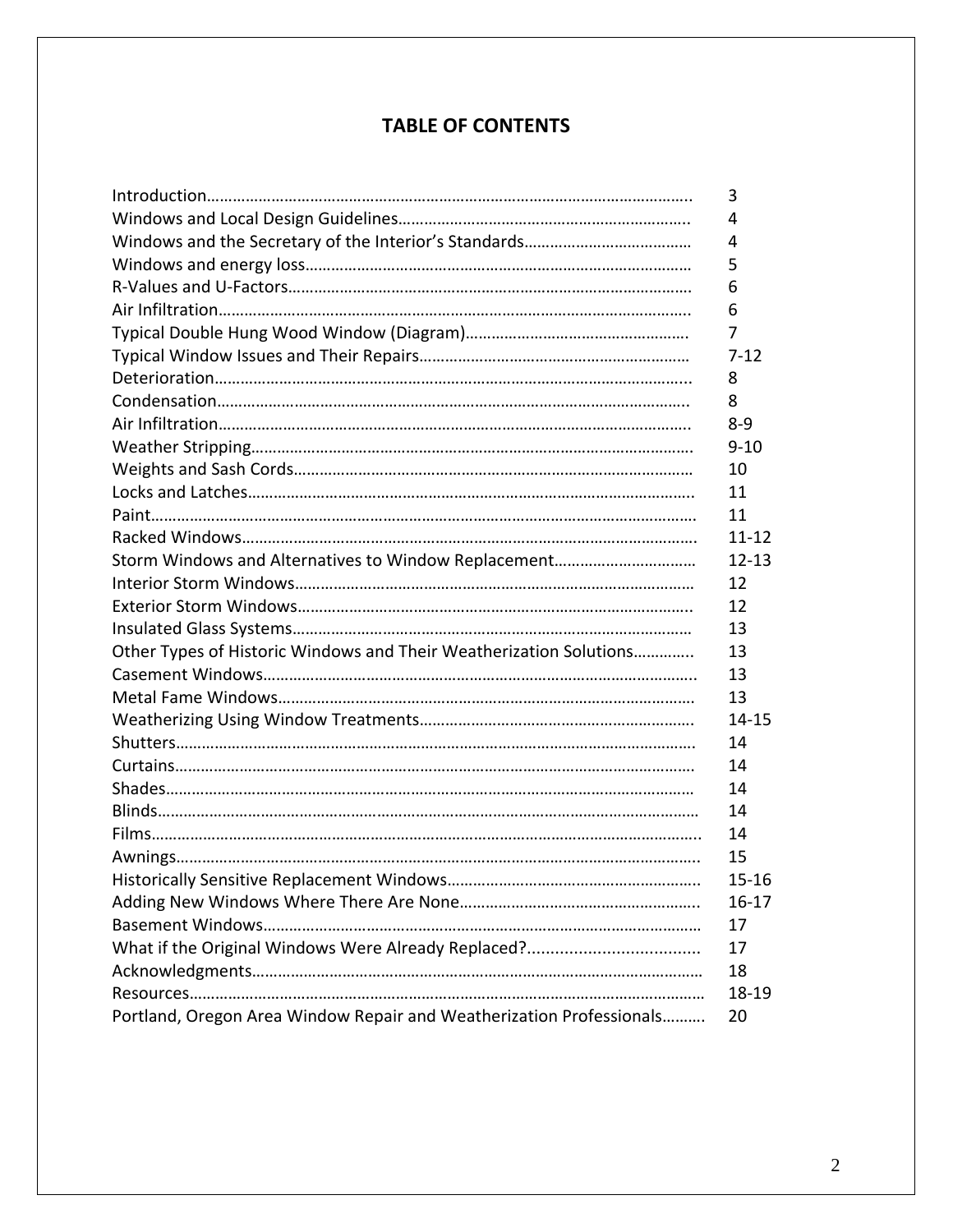# **Introduction**

This booklet was created to identify issues common to original windows in vintage and historic homes in Portland, Oregon and to offer solutions for how these issues can be resolved without seriously impacting historic character. In many instances, the tips in this booklet may be applied to other parts of the Pacific Northwest where similar building materials are commonplace.

#### **Why Should I Keep and Repair My Old Windows?**

- Because the original windows were designed specifically to fit your home. Not just in shape and size but in materials too.
- Because the original windows have character defining features that you love, such as wavy glass, real divided light sashes, and ogee lugs.
- Because you appreciate the longevity of irreplaceable old growth wood and high quality craftsmanship.
- Because you recognize value in being able to repair something when it needs repair, rather than replacing it because it cannot be repaired.
- Because original windows really can be made as energy efficient as any replacement.
- Because you can save money and energy by repairing your original windows whereas you may never recoup the expense of replacement windows or be able to repair them should they need work.

Through the use of this booklet and the resources therein, owners of historic homes of all shapes and sizes will find that in most circumstances, original windows can be repaired and weatherized, and when such work is performed in combination with other weatherization measures can result in significant energy savings. Such repair and weatherization work also costs less than window replacement. In addition to cost and energy savings, by keeping original windows intact, usable and repairable materials are kept from the waste stream and the depletion of natural resources is prevented, all the while maintaining the historic character of homes, neighborhoods, and communities.

#### **This booklet should serve as a guide for:**

- Property owners in National Register Historic Districts whose properties are subject to Historic Design Review for any changes to the exterior of the structure(s).
- Property owners of properties that are individually listed in the National Register of Historic Places and which are subject to Historic Design Review for any changes to the exterior of the structure(s).
- Property owners in Conservation Districts whose properties may be subject to Historic Design review for any changes to the exterior of the structure(s).
- Owners of older homes who want to preserve or restore the historic character and architectural integrity of their homes, even if they are not designated historic.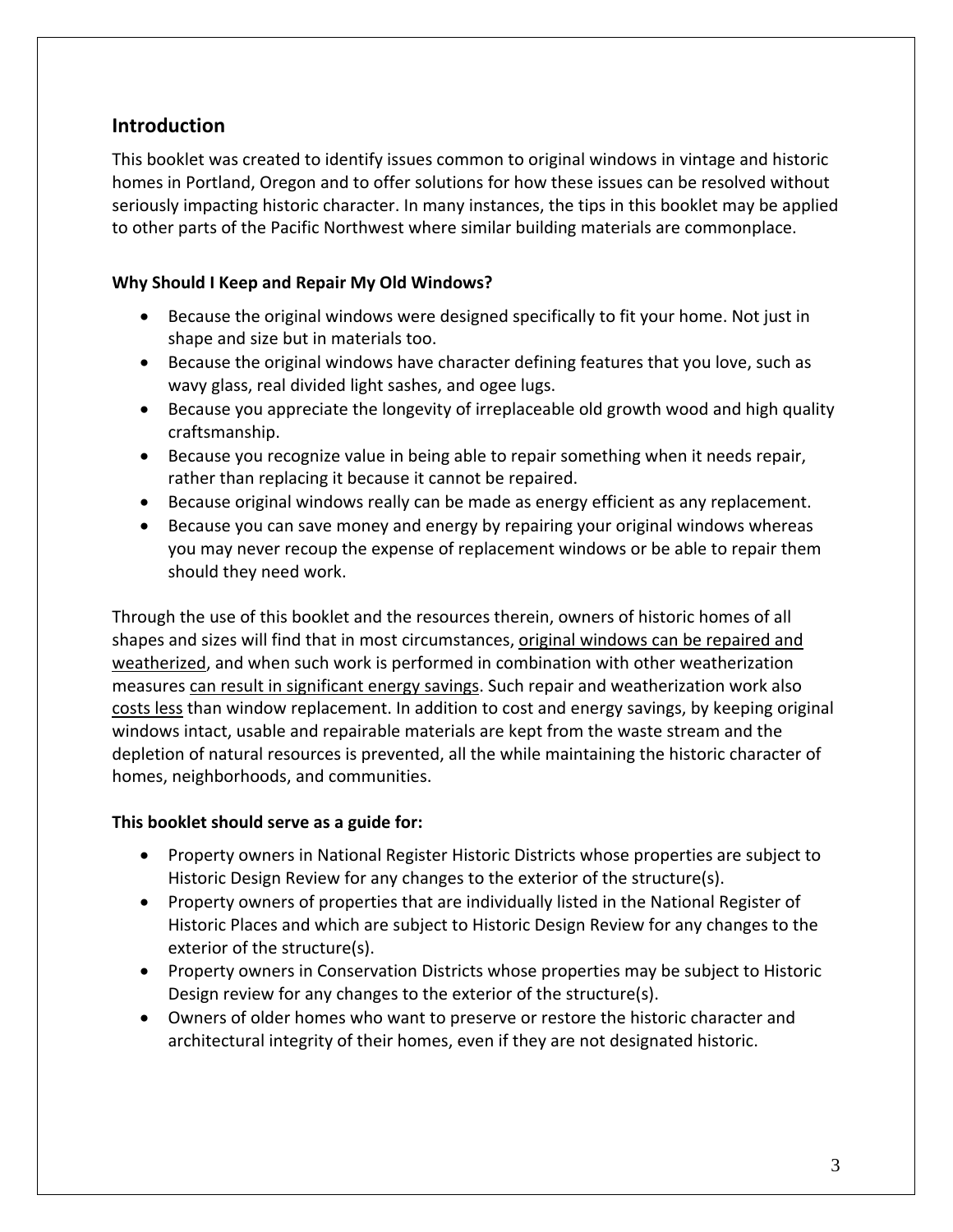50 years of age is generally regarded as the point in which a home or other structure may be considered "historic." According to the City of Portland, more than 62% of existing structures in the city meet this standard. In some parts of the city, however, that percentage is even higher. In Northeast Portland, for example, 83% of buildings meet the 50 year threshold. The issue of preserving the historic character of Portland neighborhoods is, therefore, a citywide issue. It is not limited to a few parts of the central city.

Although we have attempted to provide the most up to date information on window repair and weatherization for historic homes, following the recommendations in this guide does not guarantee approval by any current or future Historic Design Review commission.

**PLEASE NOTE**: In Portland, if you have a building in a historic district and plan on altering your windows beyond simple repairs, you will trigger a required Historic Design Review. Replacement windows are generally not permitted unless they are beyond reasonable repair.

# Always consult your local jurisdiction for advice prior to starting any window related project on a designated historic home, whether individually listed, part of a historic district, or part of a conservation district.

# **Windows and Local Design Guidelines**

Before embarking on any project related to windows in a historic home, you should have a thorough understanding of local historic design guidelines and how they may be applied to your home and/or historic district. In Portland, Oregon some historic districts have historic design guidelines that are specific to those individual districts, while others only refer to the *Secretary of the Interior's Standards* (explained below). In both cases it is important that you investigate what guidelines apply to your home, prior to performing any work on the exterior, including the windows.

# **Windows and the** *Secretary of the Interior's Standards*

*The Secretary of the Interior's Standards for Rehabilitation* and the National Park Service's *Guidelines for Rehabilitating Historic Buildings* serve as the rule‐of‐thumb for any work on a historic building. In general, the Standards and Guidelines recommend that as much as possible, original historic materials be retained, maintained, and/or repaired.

In regards to windows, the Guidelines specifically recommend installing *compatible interior or exterior storm windows to improve energy efficiency*. In instances where the original windows cannot be repaired or are missing, the Guidelines recommend *installing compatible and energy‐ efficient replacement windows that match the appearance, size, design, proportion and profile of the existing historic windows and that are also durable, repairable and recyclable*. In addition *retrofitting historic windows with high‐performance glazing or clear film* is not recommended unless it is determined that the historic character of the windows can be maintained.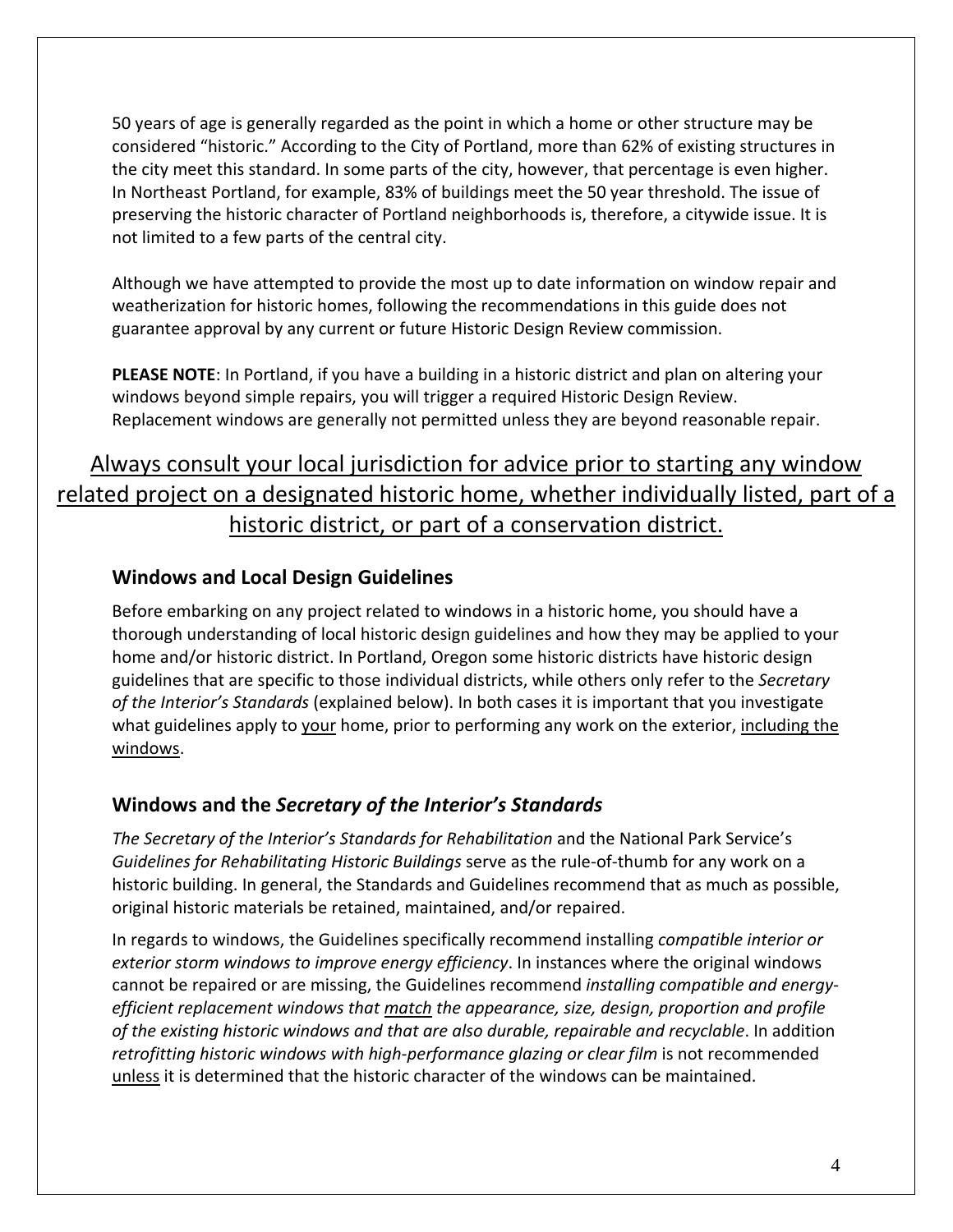# **Windows and Energy Loss**

For more than two decades, original single paned wood windows have been cast as the enemy when it comes to heat loss and energy consumption in our homes. But the fact remains that windows are not the sole or even the primary culprit in this regard. In fact **there are several other factors that need addressing before window replacement should even be considered**. This is especially true in our historic districts, where windows are often considered as defining features of houses built prior to the 1960s. The fact that windows are significant to the architecture of a home frequently leads to contentious battles between well‐meaning homeowners and local landmarks commissions that review exterior alterations to historic properties. Simply put, window replacement is most often not the most effective solution for saving energy or money. There are several other areas where energy can be conserved while still maintaining the historic character of a house.



Figure 1.

Source: U.S. Department of Energy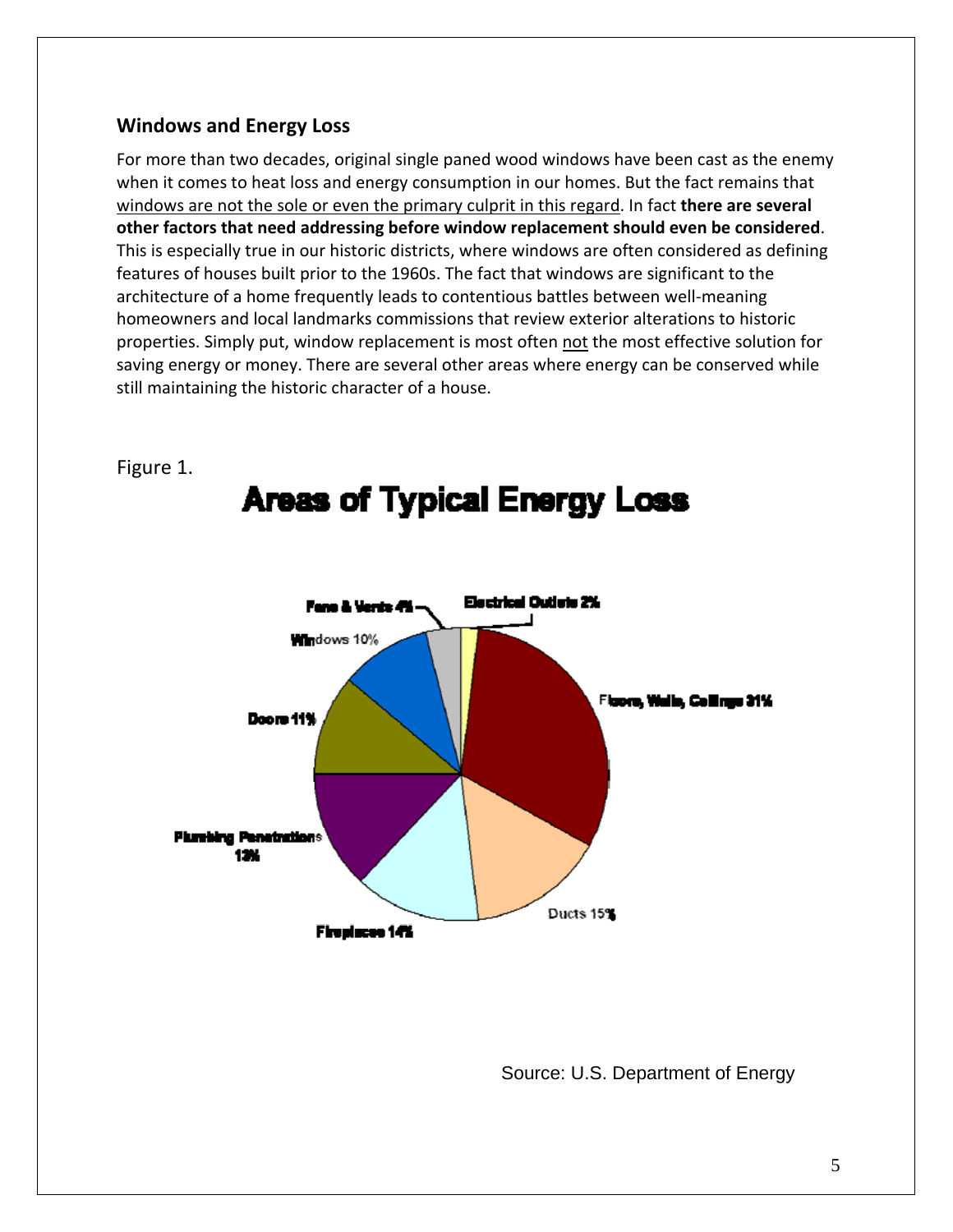# **R‐Values and U‐Factors**

R‐Values are a measurement of the resistance to heat flow. A higher R‐Value indicates higher insulating properties. The more insulation that is properly installed will increase the R‐Value, and when combined with air sealing will normally make the home more energy efficient. R‐ Values are generally not applicable to windows, which are meant to add light to a building's interior, not to act as an insulator.

U-Factors are the inverse of R-Values and are the rating commonly applied to windows. The U-Factor of a window is the measure of the rate of heat transfer through that window. A lower U‐ Factor indicates a more energy efficient window.

# **Air Infiltration**

Air infiltration is the most common reason for energy loss in a historic home and for the purpose of this report will be used to refer to the ability of air to pass through the walls and/or around the windows of a home. Before any work is performed on the windows, air infiltration should be addressed. Tips for addressing air infiltration can be found in the *Typical Window Issues* portion of this booklet.

# **Typical Windows in Portland Area Homes**

Most historic homes in Portland have windows that fit into one of the following categories. Each window is made up of one or more *sashes* – the framework that holds the glass panes in place. Figure 2 identifies some of the common elements of a window and the areas in which weatherization measures can be most effective.

- *Double hung wood windows* are the most common type of window found in older and historic Portland area homes. They are meant to open from both the bottom and the top in order to provide proper ventilation.
- *Casement windows* can be wood or metal framed but rather than opening up and down, the window sash opens outward. This is the second most common window type in Portland.
- *Fixed windows* are those that do not open, such as some very large picture windows or some attic windows. Fixed windows can be either wood or metal framed.
- *Hopper windows* tip outward from the top of the sash and are either wood or metal framed.
- *Sliding windows* open and close by sliding one of the sashes and are either wood or metal framed.
- *Jalousie windows* consist of glass louvers and are usually metal framed.
- *Multi‐light windows* refers to the number of panes of glass in a sash. For example, a double hung wood window may have nine panes of glass in the top sash and one in the bottom sash. This would be referred to as a *nine over one* multi‐light window.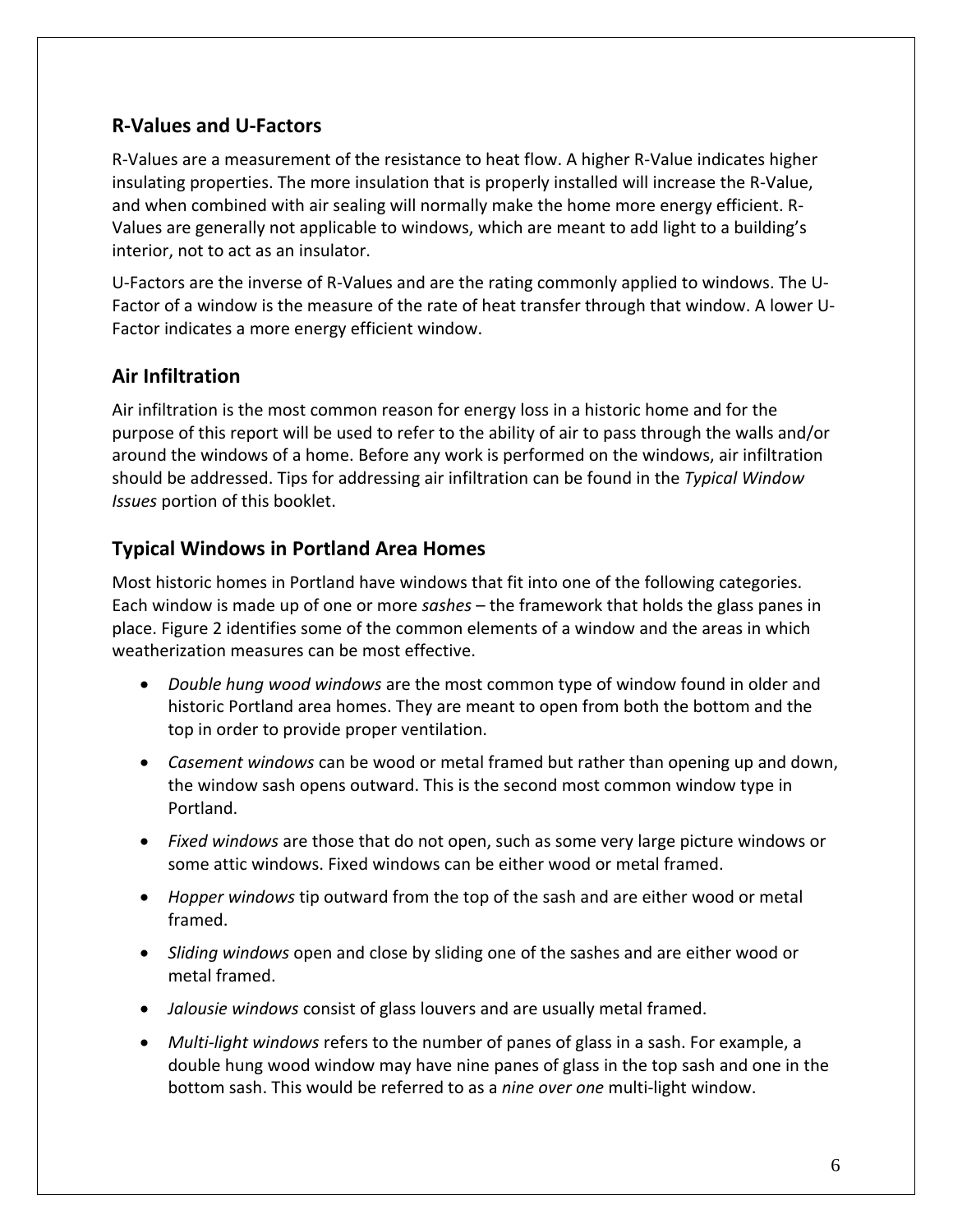

# **Typical Window Issues and Their Repairs:**

Before you begin work on any historic window, it is important that you understand and address potential lead paint issues. Any building or house built prior to 1978 may have lead paint. Lead paint can become a hazard during any sort of window repair or replacement. Consult with your local authorities about how to address lead paint concerns and remember to work "lead safe."

Decades of exposure to the extremes of Pacific Northwest weather and the lack of regular maintenance can lead to a need for window repairs. In the following section several window issues and their remedies are discussed. You should also refer to the National Park Service's *Preservation Brief 9*, which identifies many wood window repair issues and how they can be effectively addressed.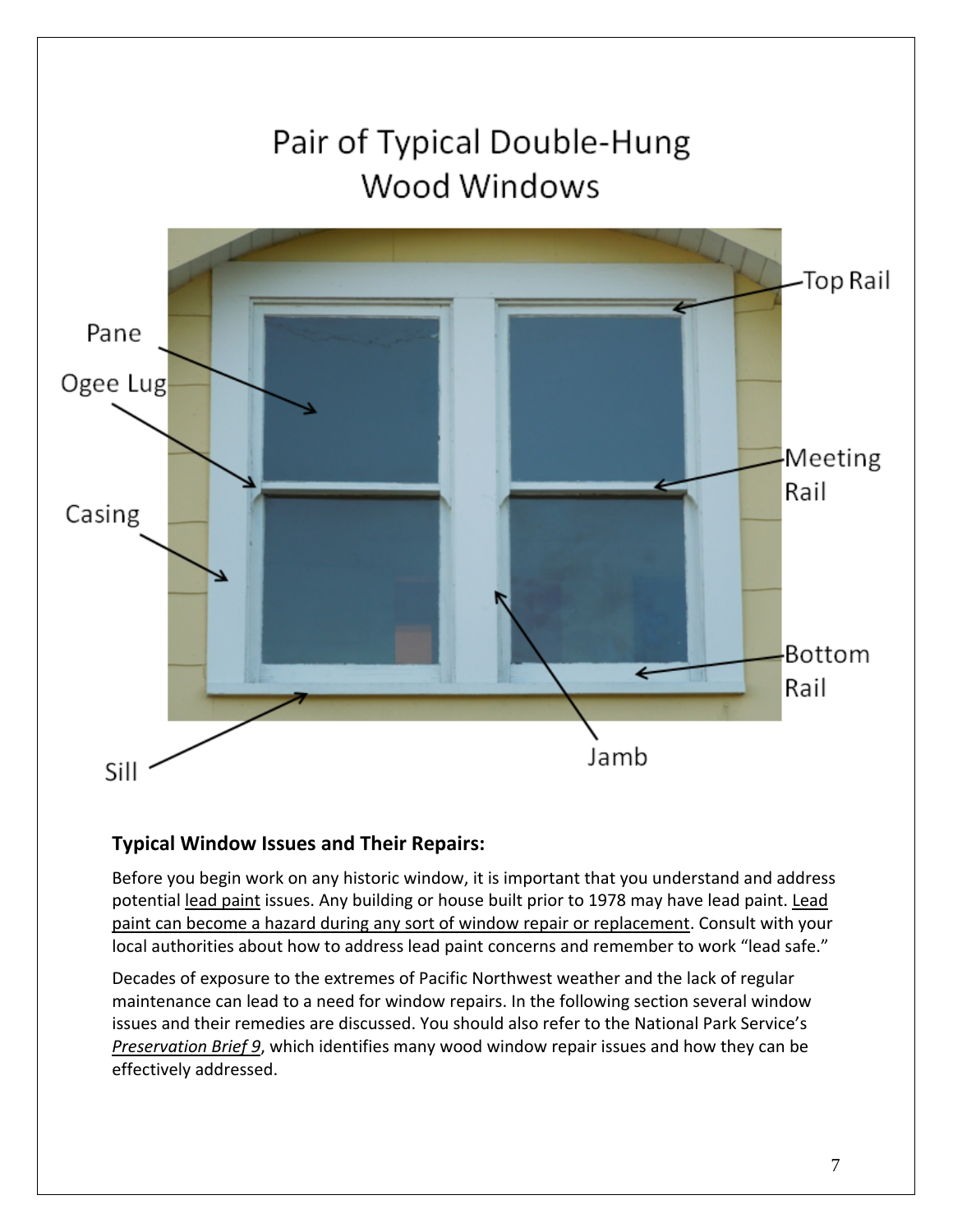#### **Deterioration**

If well maintained, historic wood windows can last as long as the rest of the house. In the Northwest, windows are often made of old‐growth clear grain wood (often fir), as opposed to modern wood windows that are finger-jointed or made of much younger wood that is more easily damaged by the weather. The good news is that these old windows can most often be repaired, even if they look deteriorated or even rotted. Before considering replacing any historic wood window, it is important to examine it closely to determine if the window can be repaired. A window repair professional can provide insight or in many instances you may be able to make such a determination yourself.

Window deterioration is mainly caused by water infiltration and poor maintenance. It is important that you maintain your windows just as you would any household appliance or HVAC system. Maintaining your windows will help minimize potential weather damage caused by the moist climate of the Pacific Northwest. In general, water penetrates in the same areas where air leaks occur (Figure 2). Making sure that these areas are properly caulked or puttied and that all finished surfaces are smooth, will help minimize window deterioration caused by moisture.

The areas most impacted by moisture, and therefore more susceptible to rot, are the sill, the joints at the lower corners of the upper and lower sashes, and the joints where the sill and jambs meet. **The good news is that these areas can usually be repaired**. Loose joints can be re‐ glued and rotted sections of a sash or sill can be repaired with epoxy (do not use automobile body filler), or new sections can be cut to replace the area that is rotted. *Preservation Brief 9* offers further details on how to perform such repairs yourself. In many instances such repairs on homes that are designated historic or part of a historic district, will not require Historic Design Review. As with other repairs or renovations, always check with your local jurisdiction. Relying on the opinion of a contractor as to whether or not a project requires Historic Design Review is not advised in this or any project that involves alterations to a designated historic home.

#### **Condensation**

Condensation forms when warm areas of a window – such as the interior side of a window sash, come in contact with cold air from outside. This can occur with any type of window, including storm windows or even newer replacement windows if a seal is broken. The resulting droplets of water can run down the window surface creating areas of standing water that can then seep into loose joints or unfinished surfaces and cause deterioration. The formation of condensation is directly related to the presence of air infiltration. Mitigation measures are discussed below.

#### **Air Infiltration/Leakage**

There is perhaps no greater issue with historic windows than the amount of air that is able to infiltrate a building from around their perimeter. Such infiltration leads to cool air entering the home making the window feel drafty. In order for any window (new or old) to truly be energy efficient, air leakage must be minimized. The biggest culprits in this area are around the entire window opening and around the window sashes. It is important that both of these areas are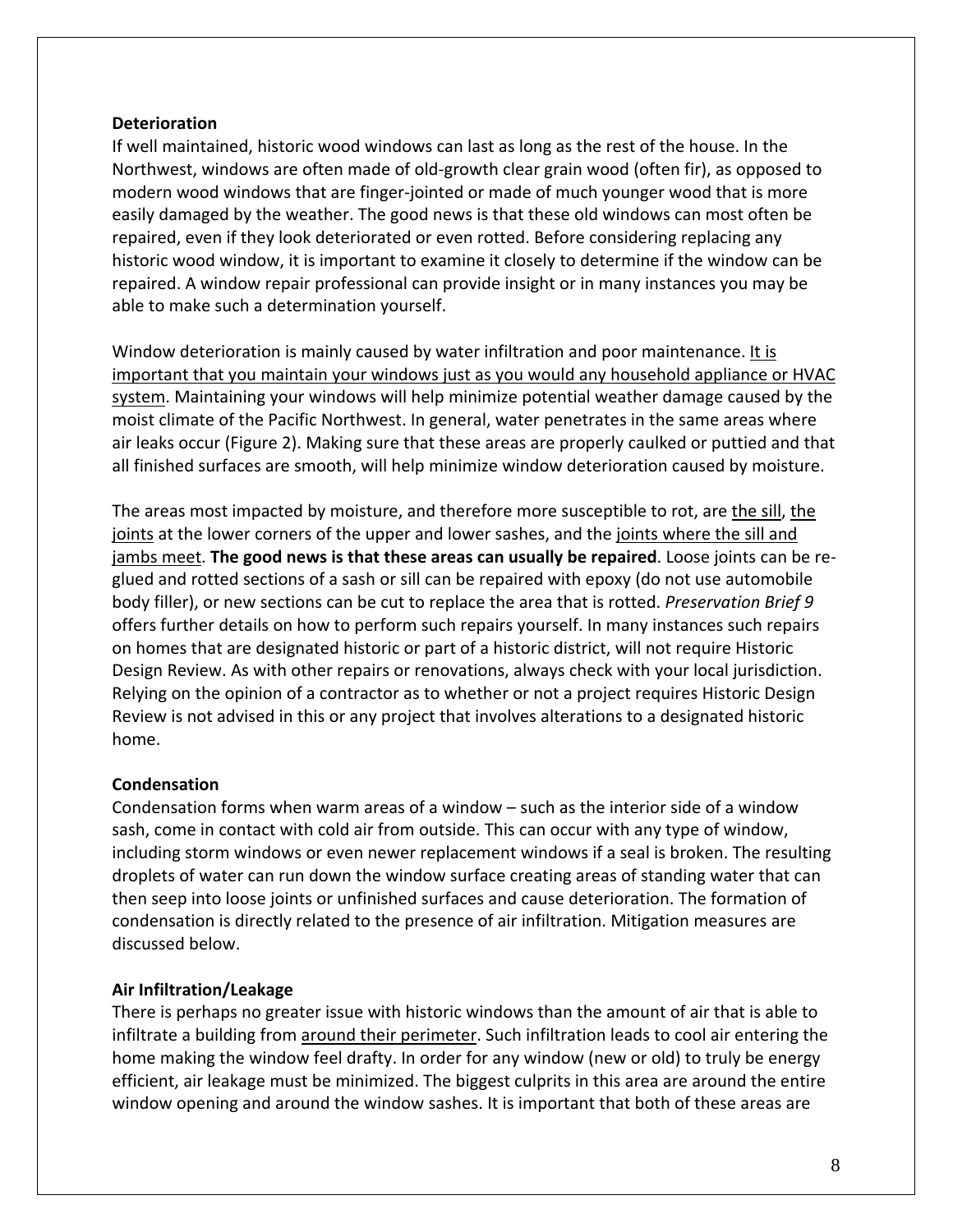properly sealed in order to diminish air infiltration issues. Other areas where air can infiltrate a home are the sash weight pockets (inside the window frame and casing) and where the glass and sash frames meet. **Replacing windows will not automatically fix air infiltration issues**.

There are several measures that can be taken to address air infiltration in historic windows. Caulking around the entire exterior of the window frame (where the casings and house siding meet) is an important first step. In areas where there are larger holes or gaps between the siding and the window frame, it is possible to add foam filler or backing material to fill the void, before sealing it with caulk. On the interior, installing sash pulley covers is an affordable way you can help reduce the amount of air coming through the weight pockets and into the home's interior. Replacing or adding new glazing compound is also an effective way to minimize air leaks and it can lessen window rattling.

#### **Weather Stripping:**

Weather stripping historic windows can be one of the most effective yet least expensive methods of minimizing air infiltration. It can also be an effective tool against noise infiltration – another reason why people often wish to replace their original windows. Weather stripping is typically installed around the perimeter of the window sashes. In most cases a homeowner can install weather stripping themselves, but window repair professionals also perform such work. To be fully effective, weather stripping must not have any breaks around the perimeter.

Weather stripping comes in a variety of forms and materials, including foam, vinyl and metal. Types of weather stripping include: compressible foam, vinyl v‐flex, compressible felt, bronze strips, and zinc strips. The type you use depends upon the application (see below). If you have irregular openings, you can also use a product known as "rope caulk" that can be removed and re‐used as necessary.

- **Weather Stripping for Sliding Applications** The term "sliding applications" refers to weather stripping that can be used along the sides of window jambs, where friction occurs. The spring metal type of weather stripping, for example, is tacked to the window jambs. This type of weather stripping is perhaps the most effective and durable, but is more expensive.
- **Weather Stripping for Compression Applications** "Compression application" means that the weather stripping is compressed when a window is closed. Foam and felt are the most common and inexpensive types of compression application weather stripping. These products are adhered to the surface on which they are used and are not for sliding applications. Foam and felt are therefore



**Compression weather stripping on a wood casement window.** *Image Courtesy of Jim Heuer*.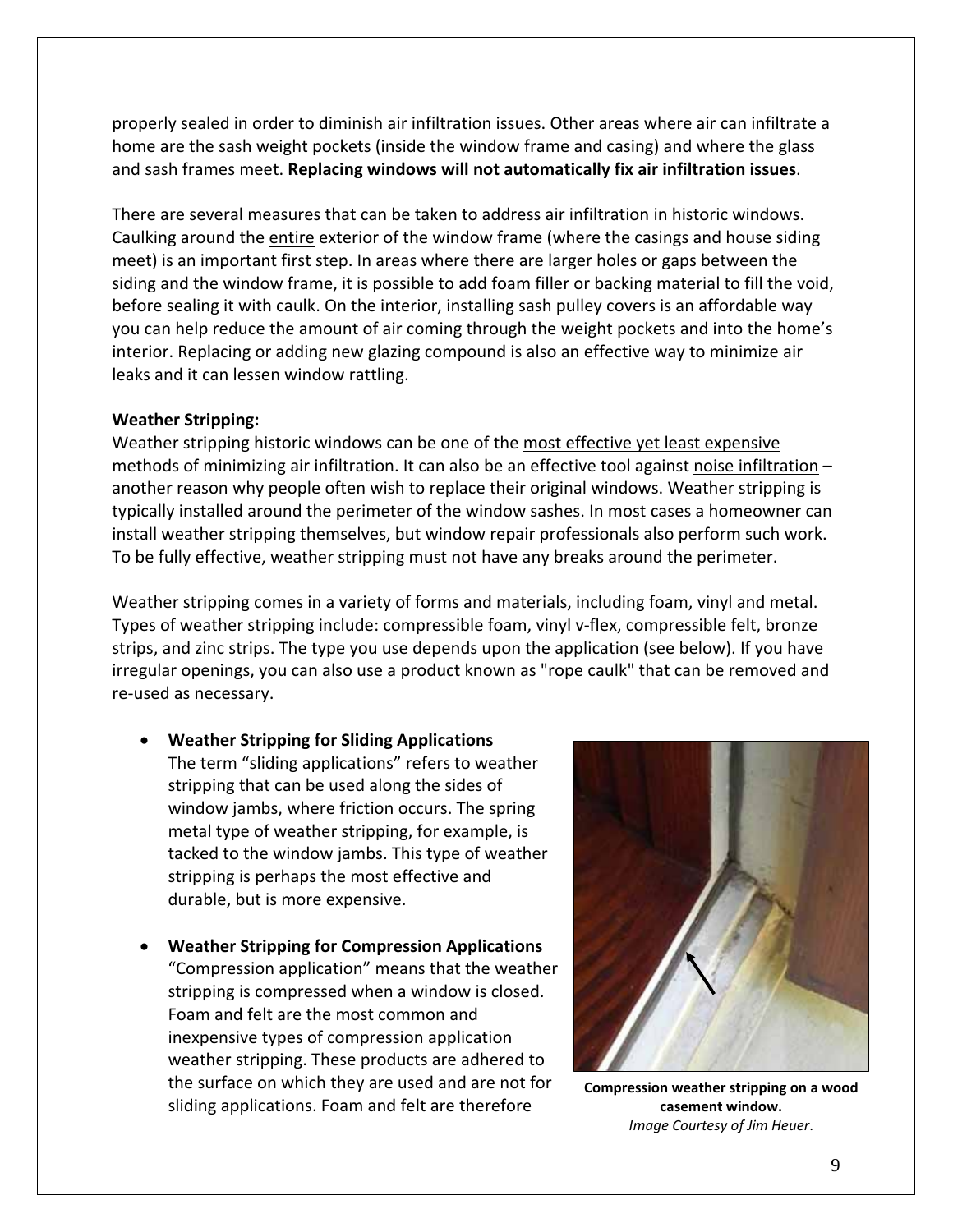most effective at the top and bottom of double hung windows or for use around casement windows. Keep in mind that foam and felt do not have a long lifespan as they can deteriorate when exposed to moisture. They are also usually visible when the window is open.

#### **Weights and Sash Cords**

One of the most common complaints against historic windows is that they won't open or close properly because the window ropes (sash cords) and weights are either broken or have detached. This is another affordable fix that can usually be completed by a homeowner or through a window repair professional.

In the Pacific Northwest, "double hung" windows are the most common type found in historic homes. This means that not only should the window open from the bottom, it should also open from the top as well. When operating properly, such windows can be used to provide natural ventilation throughout a home. When the window sash cords break or come untied, the sashes become out of balance, leading to opening/closing difficulties. In order to repair the sash cords and re-connect the weights, you must first gain access to the cavities where they are located. Many historic double hung wood windows have an access door cut into the window jambs. These doors are often screwed or nailed in place. Once removed, the weights and ropes should be able to be accessed without removing the interior window casings. Unfortunately, in some instances, there are no access doors and the interior casings must be removed in order to gain access to the weights and sash cords. In such cases you might consider screwing the casings back into place after you have made repairs, rather than nailing them, in order to make them easier to remove in the future.



Once you have access to the weights cavity you can install new sash cord (or chain) – available at most hardware stores. New sash cord will last for decades but you must make sure you tie the cord to the weights securely, so they do not fall off after you have put things back together. Never paint sash cords as it will only lead to additional problems opening and closing the windows.

**Example of a properly knotted sash cord.** *Image Courtesy of Patty Spencer*

Painted windows can create major complications for this process. Paint can hide the location of the access doors. Many window repair professionals encourage paint removal, especially along the window jambs, in order for proper ongoing repair. This can increase the time and expense of such a project, but it makes future maintenance and/or repair of the windows much easier. Remember to always work lead‐safe and to use proper care when using chemical paint strippers or heat guns to remove paint.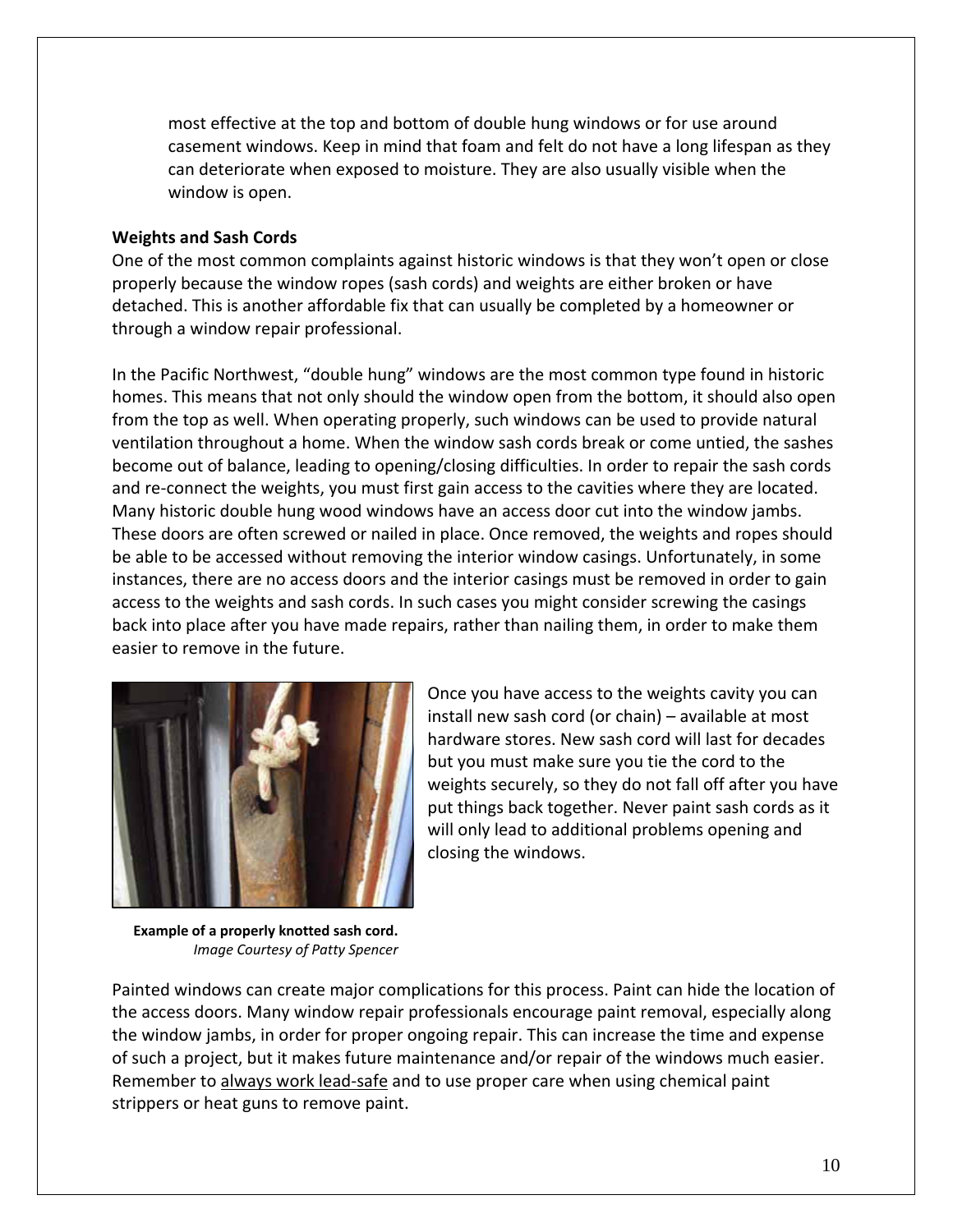#### **Locks and Latches**

Poorly working or broken locks and latches can also be a common problem with historic windows. Locks and latches are not just for security purposes. On typical double hung windows, the lock mechanism pulls the two sashes tightly together – minimizing air leakage at the meeting rail. Lock or latch screw holes that are deteriorated can be repaired using an epoxy filler that, when hardened, can be re-drilled so locks and latches can be re-installed. Re-using the original locks and latches is recommended as they are usually made of higher grade materials than newer locks. Paint can be removed from old hardware using a variety of techniques that are affordable and can be completed by a homeowner.

#### **Paint**

Depending on where it is located, paint can be one of your historic windows' biggest enemies. Most window repair professionals do not recommend painting the sash jambs as that frequently leads to sticky windows. We've all heard of windows being "painted shut". That is because jambs were painted, along with the sash frames. In such instances, the first step in repairing sticky windows is to cut through the paint using a painter's tool. Paint can also be removed using chemical strippers or a heat gun, along with a paint scraping tool. Once paint is stripped from a window it can then be sealed with a high quality wood sealant or coated with a varnish that does not create the stickiness of paint and maintains the unpainted wood finish that was typically original to the house. You can also rub paraffin wax on the sides of the sash frames so that they will slide up and down more easily.



**IMPORTANT! Before you begin work on any historic window that has been painted, you must understand and address potential lead paint issues.** 

**Unpainted jambs decrease friction and allow window sashes to open and close more easily.** *Image Courtesy of Patty Spencer*

**Any home built prior to 1978 may have lead paint. In Oregon, consult the Oregon Health Authority if you have concerns about how to address lead paint in your home.**



**Example of a window that will not close completely because it is racked** *Image Courtesy of geoffcoats.com.*

#### **"Racked" Windows**

Windows that won't open or close properly because they are no longer square are considered "racked." Racking is typically not a problem caused by the window itself – it is most often caused by the settling of a house over the course of many decades. Not only will a racked window need to be repaired in order to function properly, racked windows can also lead to a number of additional problems ranging from increased air and moisture infiltration to broken sash joints. The good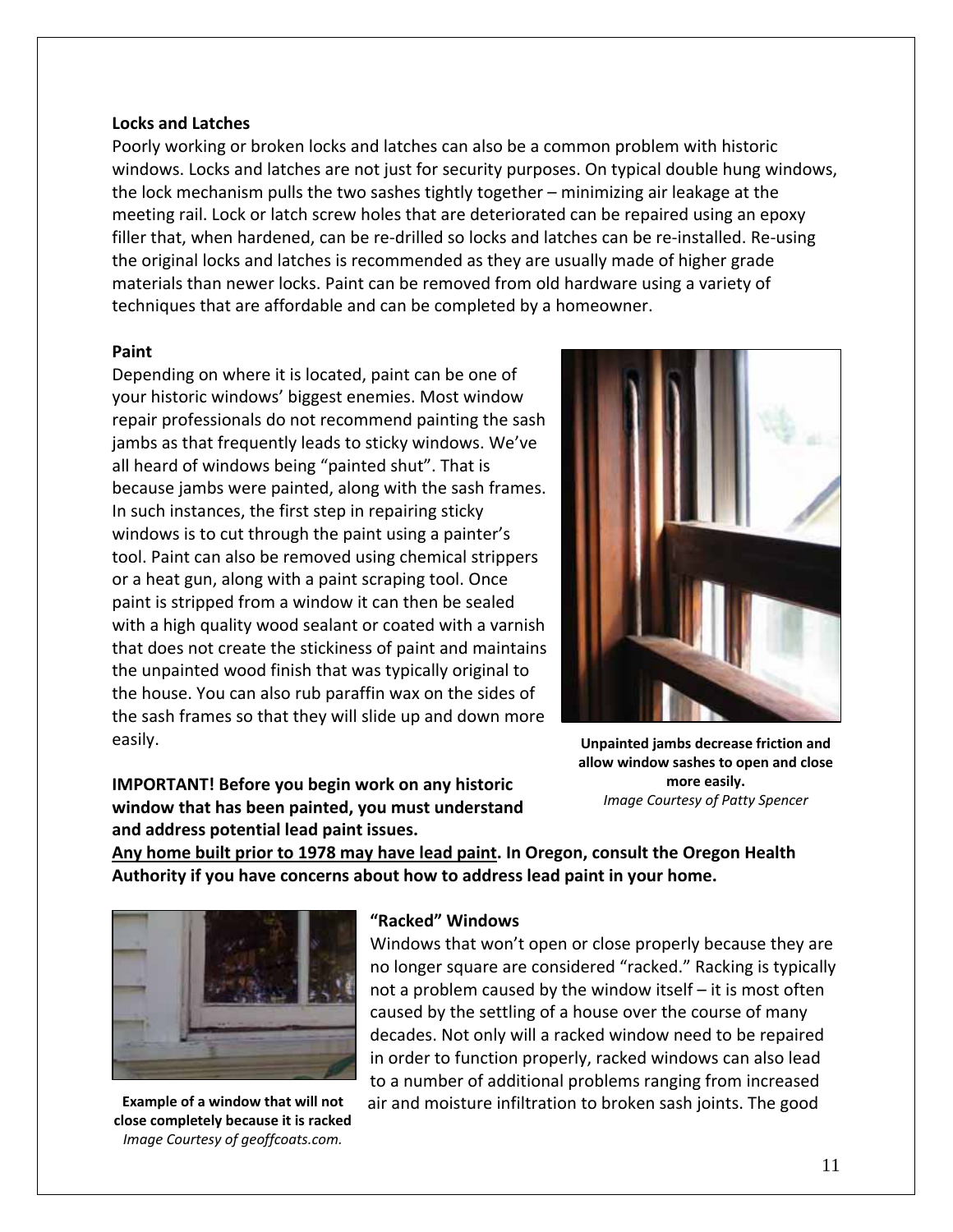news is that historic windows can usually still be repaired, but you must also determine and address the root cause of the racking, or your repairs will be unsuccessful. Unless the original cause of the racking is addressed, replacing a racked window with a new replacement window will likely lead to the premature failure of the replacement.

# **Storm Windows and Alternatives to Window Replacement**

Storm windows create an extra layer of insulating air between the interior of a home and the weather outside. They also reduce air and noise infiltration. Properly repaired and maintained historic wood windows combined with properly installed storm windows can yield energy savings as good as replacement windows, and typically for a lower cost too. By keeping your original windows intact, you also preserve the historic character of your home. In any case, if your home is designated historic or is located in a National Register Historic District or local Conservation District, you should consult your local jurisdiction before installing storm windows of any kind.

**Interior Storm Windows and Thermal Window Inserts** – Interior storm windows and interior thermal window inserts can provide much of the insulation benefits of window replacement at a lower cost and with dramatically lower impact on the historic character of a home. These products also provide a sizable reduction in the amount of noise that can enter a home through the window area.

Interior thermal window inserts are held in place by compression tubing whereas interior storm windows sometimes require the installation of an interior bracket or frame that remains in place even when the storm window is removed. Interior storm windows and thermal window inserts are frequently made out of acrylic glazing, which is relatively lightweight and strong, making them easy to remove and put back into place. While this is true, they do impact your ability to open or close a window.

In most instances, interior storm windows or interior thermal window inserts will reduce or eliminate condensation that may form on single pane windows in winter. If moisture does build up between the interior storm window and the single pane window one proposed mitigation technique is to drill very small weep holes into the exterior window frame so that moisture can escape. Seek the advice of a storm window professional before undertaking such measures. In this circumstance, having too much weather stripping can actually be detrimental as that can also prevent moisture from escaping the space between the interior storm and exterior windows.

**Exterior Storm Windows** – Exterior storm windows have long been a common method for making historic homes more comfortable. Exterior storm windows come in a variety of materials and can be custom built to meet your specific needs. In order to maintain a historic appearance, windows should be designed to reflect the design of the original windows. For example, with double hung windows, your storm window sashes should mimic the location of the meeting rail – where the upper and lower sashes come together. This will make the appearance as seamless and unobtrusive as possible. Exterior storm windows can vary in price depending upon the material, but can offer considerable cost savings over entire window replacement.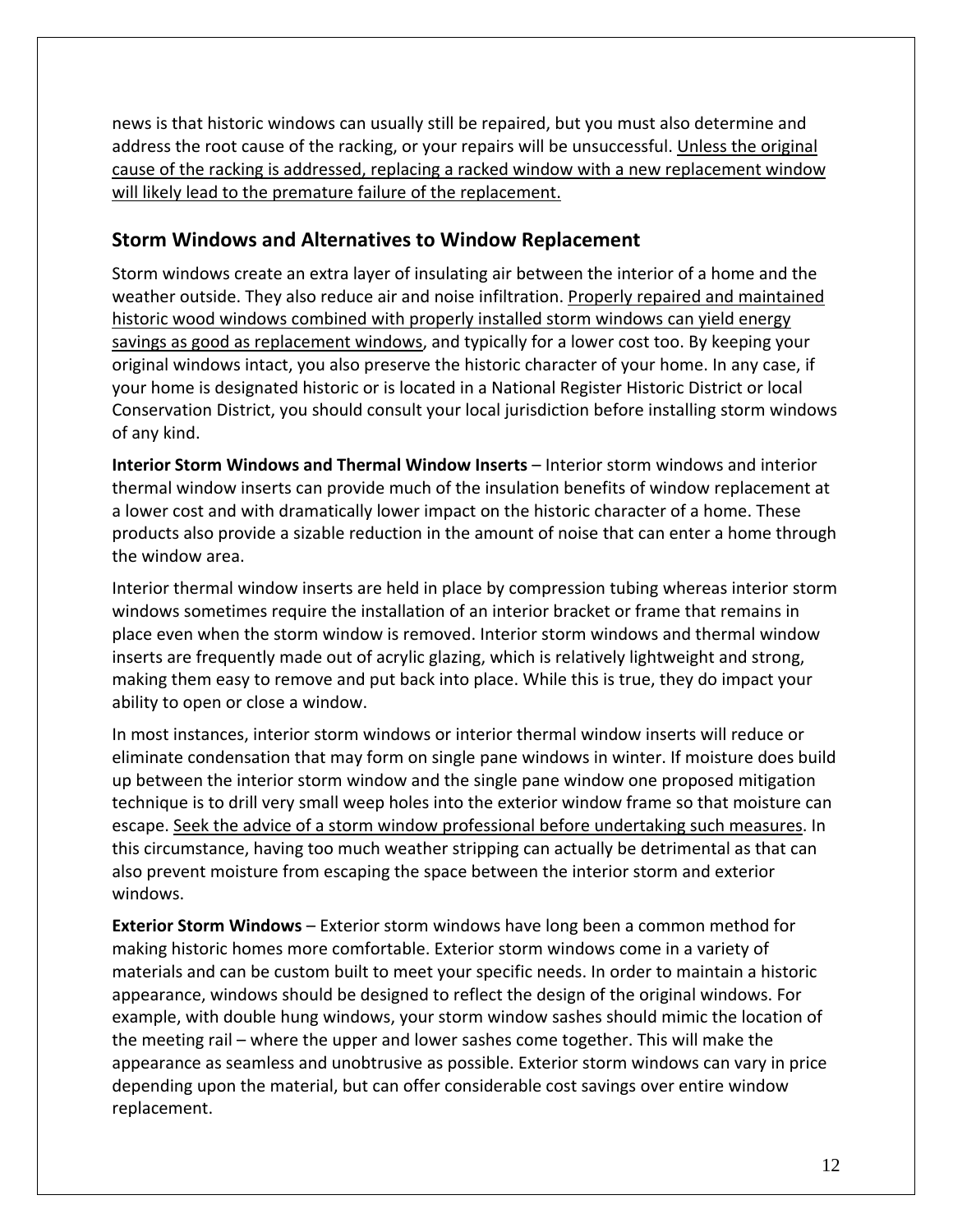**Insulated Glass Systems (IGS)**– Another method of improving the energy efficiency of historic windows is the installation of insulated glass into the existing window sashes. The single pane glass is removed from the original sash, along with the original glazing compound. The sash opening is then modified so that insulated glass and new glazing compound can be installed in the opening. Often the installer will perform additional weatherization measures like caulking and weather stripping before installing the insulated glass. The process does alter the original appearance of the windows, albeit slightly, and as with other weatherization measures, you should consult with your local jurisdiction as to whether the installation of insulted glass systems requires historic design review. Some IGS vendors use a holistic approach that includes fully weatherizing your historic windows in addition to adding insulated glass. Even with that amount of work, insulated glass systems can still be far less expensive than entire window replacement.

# **Other Types of Historic Windows and Their Weatherization Solutions**

• **Casement Windows** – As mentioned above, most storm windows can be custom built to match your original historic windows. This includes casement style windows that swing out and away from the house when opened. On casement style windows, the type of storm window that is used most often is called a "piggy back" style because it actually mounts directly to the original sash frame. This allows the window to still be opened although the additional weight may make opening more difficult. In addition to storm windows, you can also install weather stripping in casement windows much the same as you would with double‐hung windows. **Make sure that you use compression type weather stripping for casement window applications**.



**"Piggy‐Back" casement style storm window**  *Courtesy of Jim Heuer.*



**Aluminum casement style window.** *Courtesy of Val Ballestrem.*

• **Metal Frame Windows** – Metal framed windows, typically steel or aluminum, present unique challenges for repair and weatherization that may be best addressed by a window repair professional. If the metal is corroded or bent, the window may have to be removed first in order to be properly cleaned and repaired. You can still install custom storm windows, but adding weatherstripping, especially along sliding surfaces can be difficult. You can (and should) still caulk around metal windows to prevent air infiltration just as you would with other types of windows. The National Park Service provides additional detail for repairing and weatherizing metal windows in their *Preservation Brief Number 13*, available online. The URL for this brief is located in the resource section of this booklet. In the event that your metal windows are beyond repair, there are companies throughout the United States that produce custom metal windows.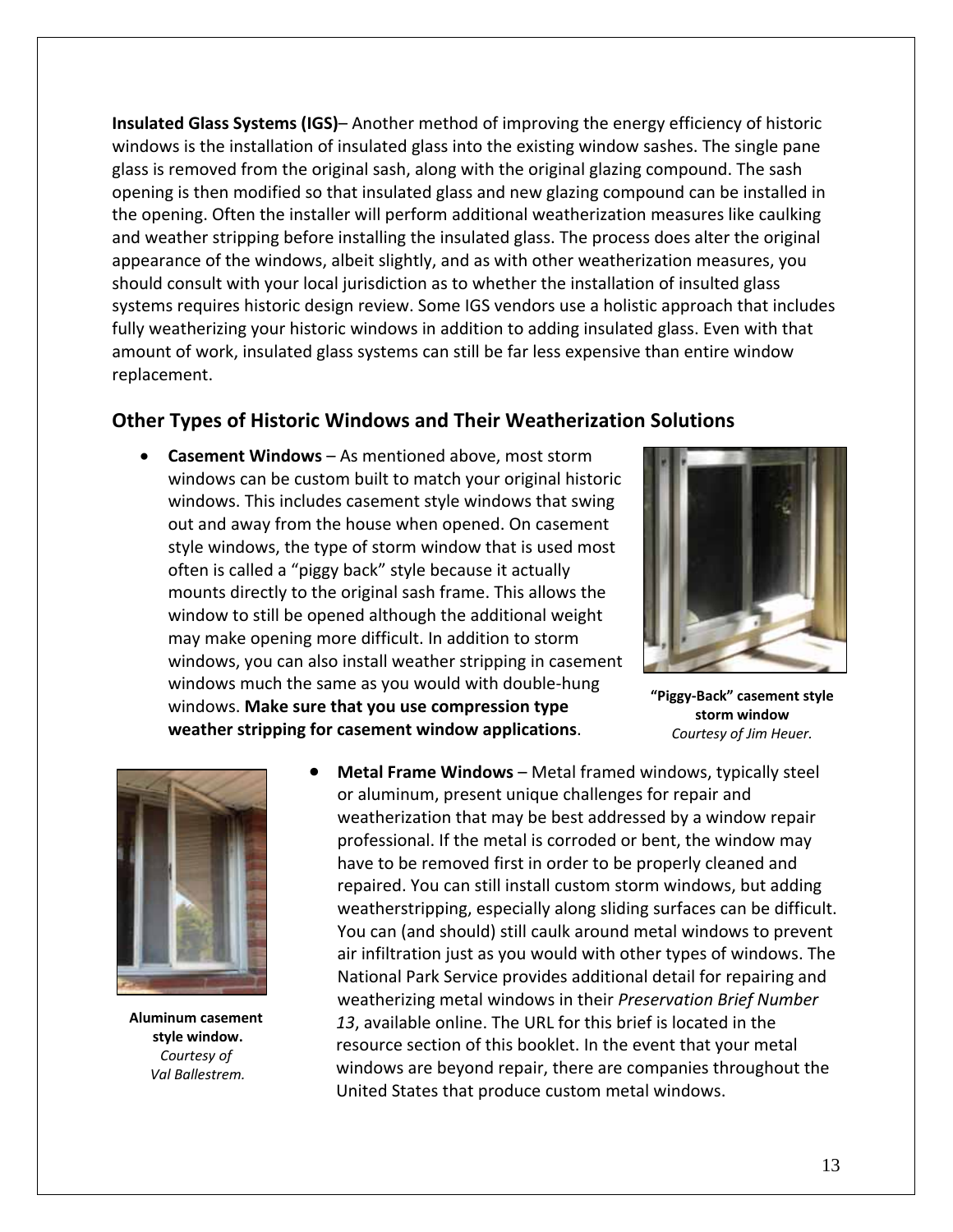# **Weatherizing Using Window Treatments**

**Shutters, Curtains, Shades, Blinds, Films, and Awnings –** There are numerous types of window treatments that have been used historically to lessen drafts or heat/cold transfer around windows. Some of these measures can be very cost effective while producing positive results. Of the following measures, those that are employed in the home's interior will likely not require historic design review. As always, however, check with your local jurisdiction prior to installing anything on the exterior of your home if it is designated historic or located within a historic or conservation district of any kind.

- **Shutters** Interior shutters provide privacy and in the summer shading, but are otherwise mostly for decorative purposes. In the Pacific Northwest exterior shutters are typically only decorative as well and therefore neither historically appropriate nor an effective weatherization measure. In Portland's historic districts, installation of exterior shutters will require Historic Design Review too. However, if your historic home does have original working shutters or you have definitive evidence that the home once had working shutters, they can also be used effectively to keep the sun out of your home in the summer, but remember, they offer little protection against winter drafts.
- **Curtains** Curtains can provide an affordable and historically appropriate solution for improving comfort in a home with historic windows. Depending on their coverage and weight, they can minimize draftiness, and lessen the impact of solar gain (how a home heats up) on a home's interior. Curtains can also be custom fit and styled to maintain an appropriate historic look and feel.
- **Shades** Like curtains, shades can increase interior comfort, while also reducing solar gain. Insulated shades are now readily available and, if properly installed, they can greatly increase the R‐value of your window area, increasing your home's energy efficiency. If historic appearance is desired, shades can also be custom made of fabrics that are period appropriate.
- **Blinds** Blinds are one of the most common window treatments available today. They can be custom fit for historic window openings and can be insulated as well, increasing your home's energy efficiency much the same as insulated shades. Blinds have little or no visual impact on the exterior of a historic home. Some blinds can be raised from both the top and bottom providing light, shade, and privacy as needed.
- **Films** In recent years, films have been developed that can easily be applied by a homeowner to the window panes as a method of reducing the amount of sunlight that enters a home. While these films may deflect some of the light entering a home, there is no conclusive evidence that such films provide any additional weatherization benefits. Therefore they should not be viewed as viable window weatherization measure.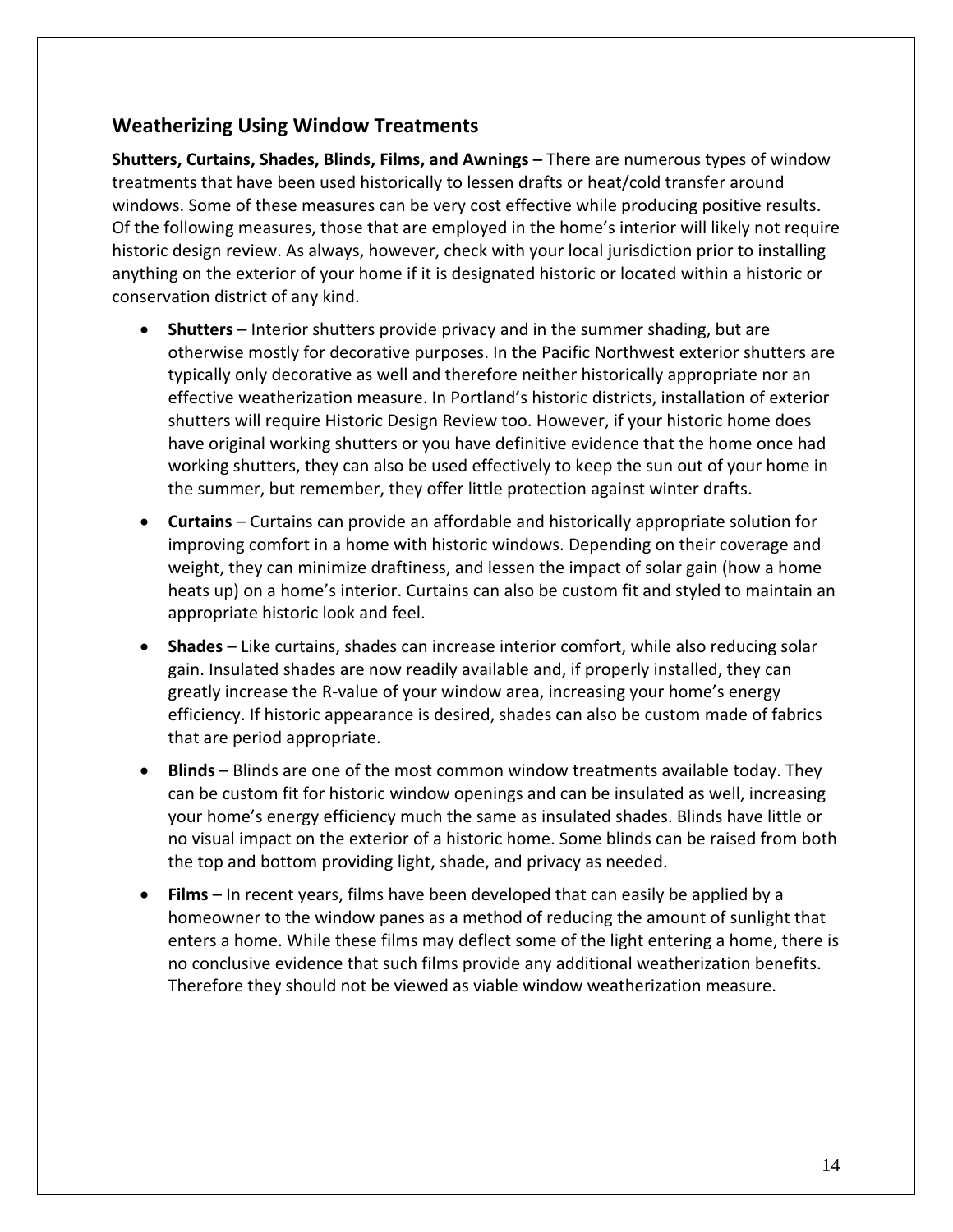• **Awnings** – Awnings were commonplace on homes built from the late 19th through the mid‐20th century and therefore if they are made of suitable materials can be considered historically appropriate. Installation of new awnings on historic homes in Portland, however, will require Historic Design Review. Given that they are used to shade the interior of a home from the sun, they are mostly effective in the summertime. They are often retractable too, so in the winter the sun can be allowed to heat the home's interior.



# **Historically Sensitive Replacement Windows**

**Early 20th century postcard depicting an awning on a Portland, OR home.** *Courtesy of the Architectural Heritage Center.*

This guidebook is meant to provide some basic guidelines for the repair, maintenance, and replacement of historic windows. In Portland, if you live in a

designated historic home or in a home located within a historic district, a window replacement project will require a Historic Design Review that can be costly and time consuming. Most repairs however, including those involving the replacement of individual window parts (such as a rotted bottom rail), will not require such a review so long as the replacement parts are identical to the original.

The replacement of historic windows should only be considered as a last resort after all other measures of increasing energy efficiency have been addressed in a home. No matter the quality of the replacement window, there may still be air infiltration that if not properly mitigated, will decrease the effectiveness of the replacement window. As mentioned earlier, windows only account for around 10% of the overall energy loss in any home. Many other measures can and should be undertaken prior to replacing original historic windows.

If all other measures prove unsatisfactory or if there are windows that are beyond repair – such as those with significant rot – then replacement windows may be considered. Even if you think that your windows are physically beyond hope, it is always recommended that you check with a local window repair professional (not a new window salesperson) to see whether or not the windows can be repaired. Repairing your original windows almost always costs less than buying replacements and when combined with proper additional measures, such as storm windows, will produce significant energy savings.

Windows are a character defining feature of any building. If they are replaced by windows of inferior quality, windows made of substitute materials, or windows of a design that differs from the originals, the changes will be obvious and often incompatible. Most off the shelf replacement windows will not be approved for use in a historic district, especially if they change the original style of window – such as the conversion of a pair of double hung windows into a single large picture window. Such alterations will diminish the historic qualities of a home. If, after all other home weatherization measures and repairs have taken place, it is determined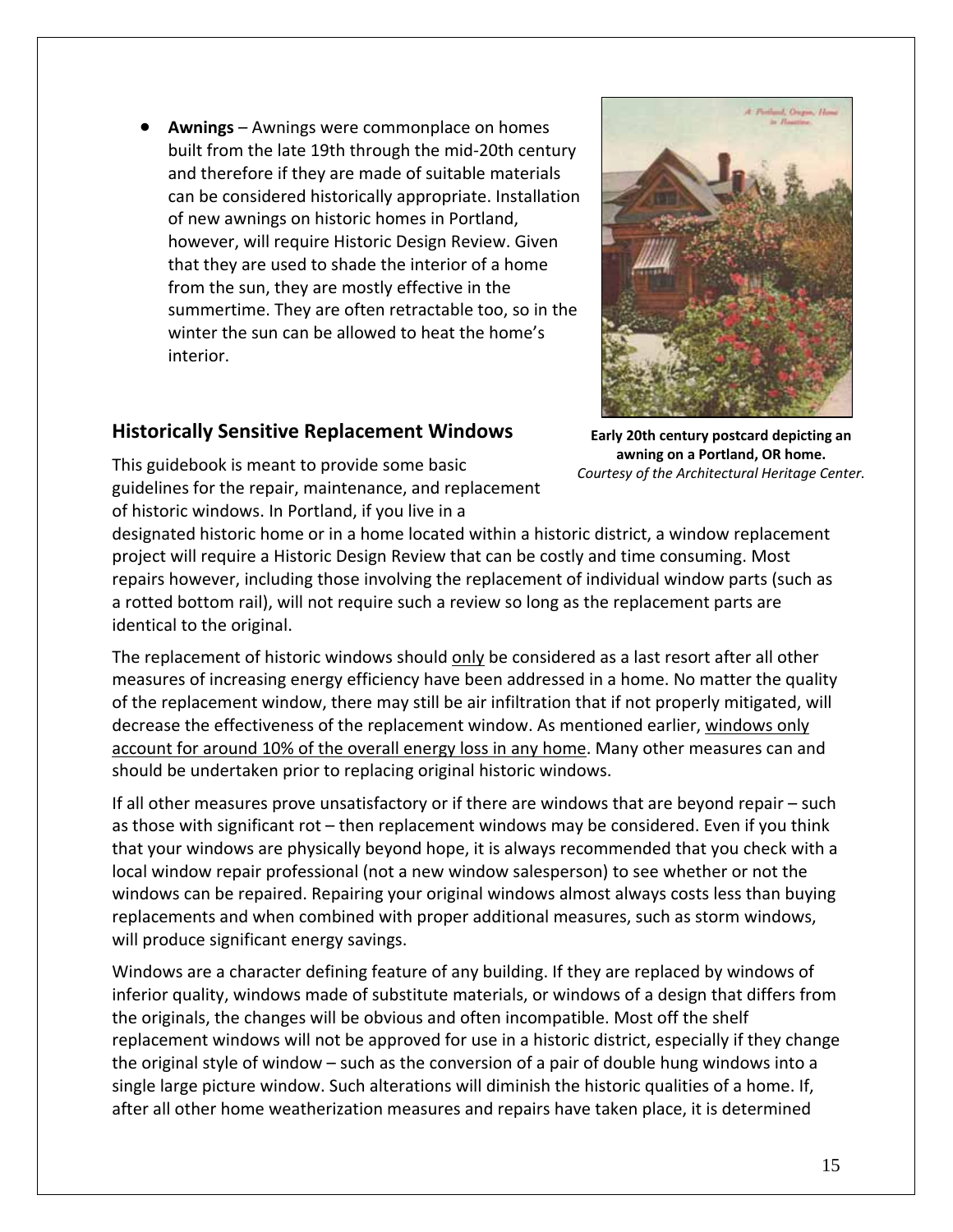that a window (or windows) must be replaced, then owners of historic homes should examine their windows carefully to determine what they will need in order to replace them in the most historically sensitive manner.



**Example of muntins on a pair of historic wood windows.** *Photo courtesy of Patty Spencer*

Most historic windows in the Pacific Northwest are constructed of wood and it is recommended that if windows must be replaced, that they are replaced in‐kind (of same/similar material, style, and dimensions). Substitute materials, especially vinyl, are not appropriate for a historic home. Replacement windows often have different profiles than the original windows and lack key features of original windows such as the "ogee" lugs that extend from the bottom of the upper sash on the typical double hung windows found in our region. Many historic homes have windows with so-called "divided light sashes", where the sash glass is divided into multiple sections by wooden dividers called *muntins*. If divided light windows are replaced, the replacements should

also have real divided light sashes with muntins that match the originals. The use of windows with "faux historic" divided light inserts is not acceptable for use in historic homes.

There are numerous materials used in the manufacture of replacement windows. Before proceeding with any window replacement in a historic home, it is recommended that you consult with your local jurisdiction to determine what types of replacement windows may be acceptable. They may also be able to provide you with examples of replacement window types that have been approved for use in other historic homes in your area.

As a general rule the following types of windows should not be considered acceptable replacements for original wood windows in historic homes:

- Vinyl
- Aluminum
- Fiberglass or aluminum "clad"

**Fully fiberglass replacement windows have been approved in Portland for use in historic homes, but are reviewed on a case by case basis.**

# **Adding New Windows Where There Are None**

Owners of historic homes should think very carefully about their needs before they consider adding a new window to a home where previously there wasn't one. Such alterations to the home can have a dramatic effect on its historic character and may not be viewed as acceptable by the local jurisdiction and/or historic landmarks review body. In Portland, any addition to a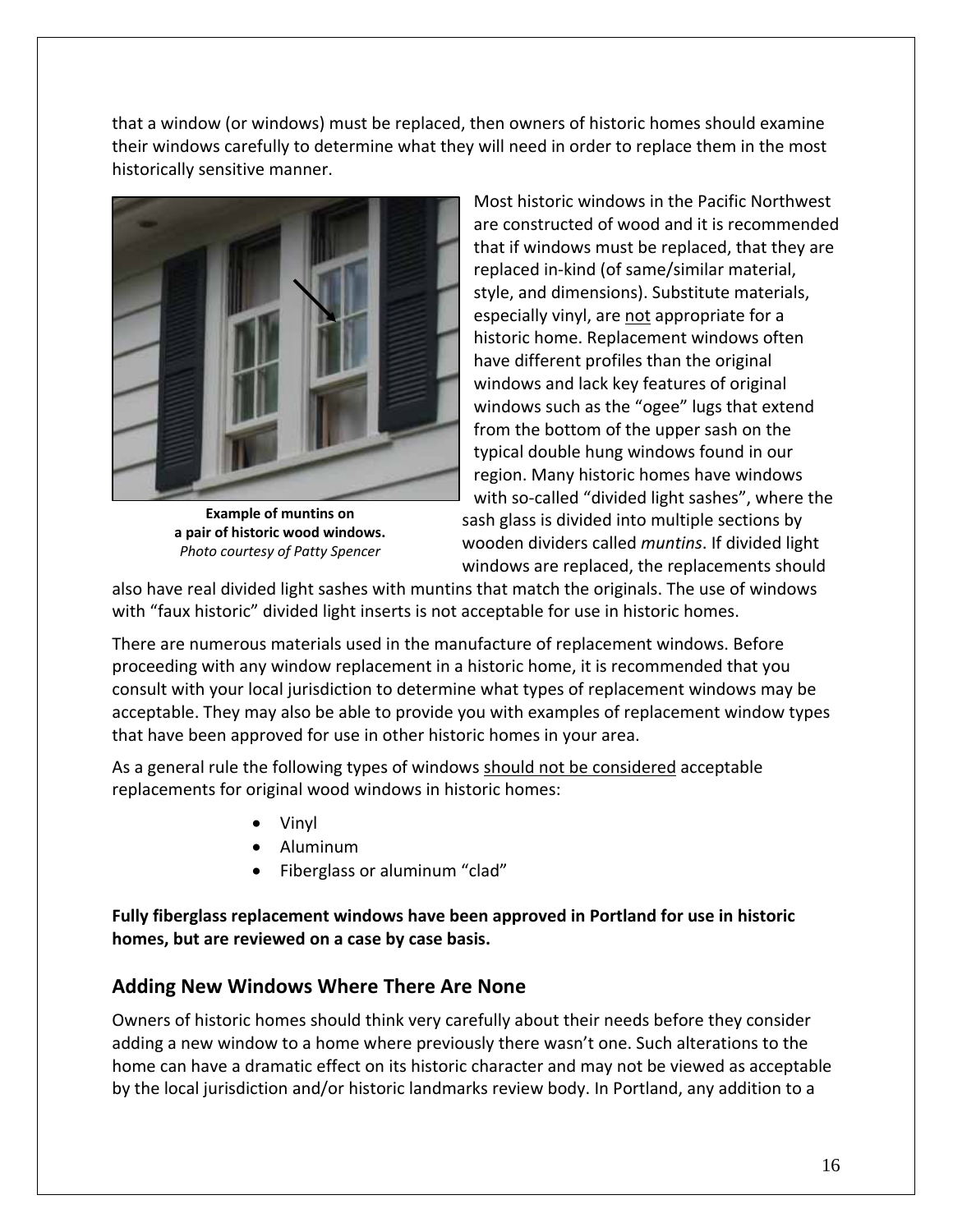home located in a historic district or individually listed on the National Register of Historic Places, requires Historic Design Review. It is understandable that some homeowners wish to increase the size of their homes through building additions or dormers. In these instances, new windows should be consistent and complimentary to those on the rest of the home in regards to material, style, profile, and proportions. Newly added windows should reflect both the placement of the home's original windows and the ratio of wall to window surface. Removing original windows altogether, especially on the front or prominent sides of a historic home should always be avoided.

# **Basement Windows**

Often homeowners wish to update their basements into finished living spaces for their families or to create an accessory dwelling unit (ADU) for a relative or other tenant. In such instances, larger windows are sometimes required as a health and safety matter. In Portland, if larger basement windows are required for an ADU in a designated historic home or a home located in a historic district, the replacement windows are typically allowed provided that 1) The frames are of the same material as other original basement windows and have the same physical profile, 2) The width of the windows matches that of adjacent windows (as long as they also meet safety codes), 3) The surface area of the replacement or new window that is visible from the street or from adjacent properties is no more than is visible of the historic windows being replaced, unless they are on the rear of a house. This usually means that the windows are mostly concealed by window wells. Larger, replacement windows for ADUs that meet safety code for egress, are typically not allowed on the front of contributing resources in Portland's historic districts.

# **What if the Original Windows Were Already Replaced?**

Often the original windows in a historic home were already replaced some years ago. If a homeowner needs to replace such windows, they should first consider what the originals may have looked like and try to find new replacements that are made of historically accurate materials, as well as matching the style, profile, and proportions. One way to determine what the original windows may have looked like is to explore your neighborhood or similar neighborhoods in your area to find houses of a similar period and style with their original windows intact. You can also review old house magazines, books, and websites to find examples of period windows. Once you have determined a window style that is appropriate you can then consult with window manufacturers to determine who makes the type of windows you need.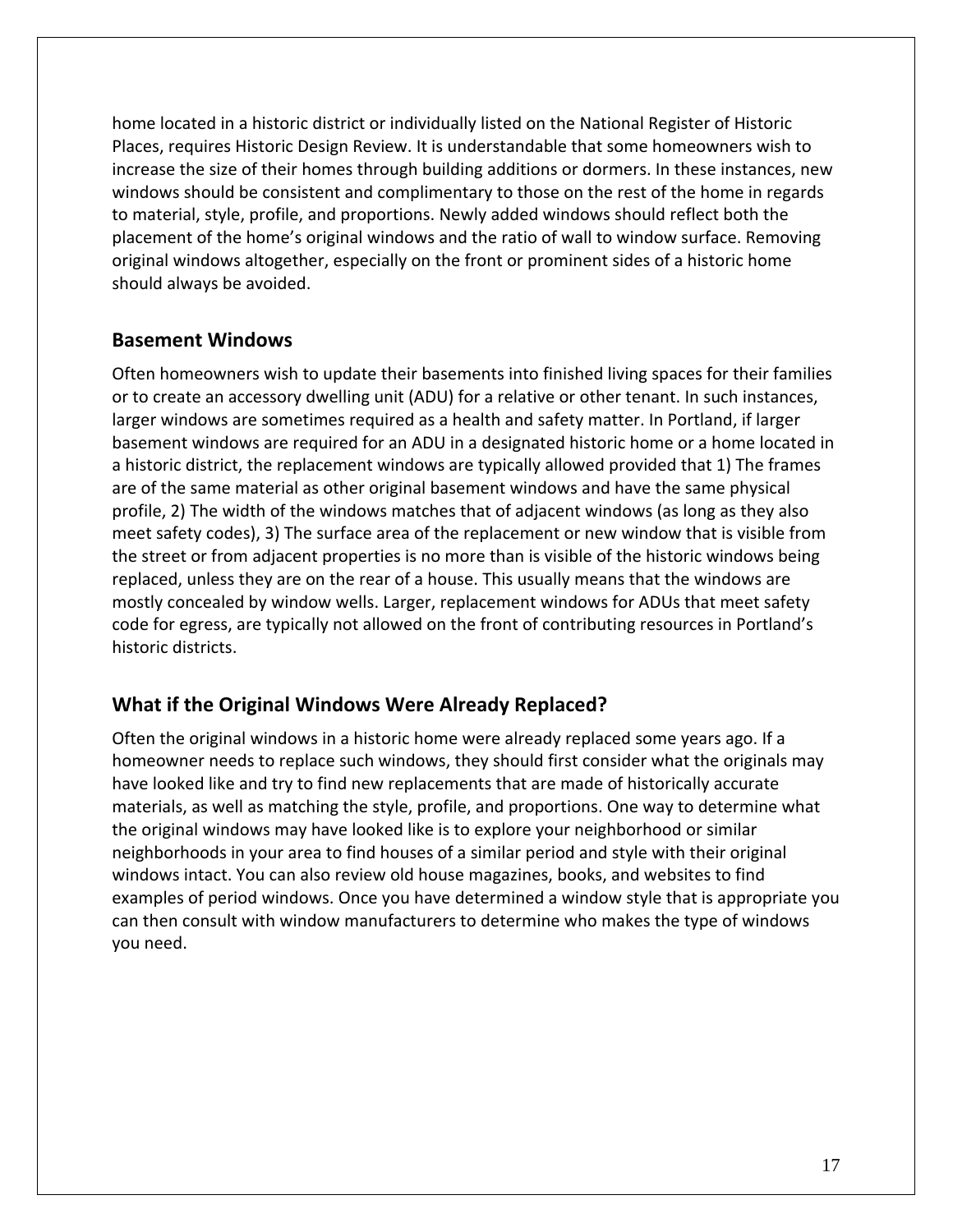# **Acknowledgments**

This guidebook was produced with the support of the Irvington Community Association. Without their leadership this project could have not been completed.

In preparation of this guidebook, several window repair and weatherization experts from the Portland, Oregon area were consulted. Their expertise is reflected in the types of solutions offered in the several "issue" categories. All experts consulted in the development of this guidebook are listed in the resource portion of the guidebook.

The most recent publications related to window repair and weatherization have also been consulted and are cited in the resource portion of this booklet. This includes publications from the National Park Service, the National Trust for Historic Preservation and other nationally recognized leaders in historic preservation as it relates to windows.

#### **Resources**

Architectural Heritage Center, Portland, Oregon. *Directory of Professional Resources* [http://www.visitahc.org/content/resource](http://www.visitahc.org/content/resource-directory)‐directory

City of San Francisco, *Standards for Window Replacement* (City of San Francisco, 2010).

City of Seattle, *Do‐it‐yourself Home Energy Audit: A Step by Step Guide for Improving Your Home's Energy Efficiency*, (City of Seattle, 2008). [http://www.seattle.gov/DPD/static/DIYweb\\_LatestReleased\\_DPDP016083.pdf](http://www.seattle.gov/DPD/static/DIYweb_LatestReleased_DPDP016083.pdf)

Hensley, Jo Ellen and Antonio Aguilar, *Preservation Brief 3: Improving Energy Efficiency in Historic Buildings*, (National Park Service, 2011). <http://www.nps.gov/hps/tps/briefs/brief03.pdf>

Irvington Community Association, Portland, Oregon. <http://www.irvingtonpdx.com/>

Kinney, Larry and Amy Ellsworth, Center for Resource Conservation, *The Effects of Energy Efficiency Treatments on Historic Windows*, (CRC, 2011). <http://conservationcenter.org/assets/EffectsEnergyonHistoricWindows.pdf>

Myers, John H., *Preservation Brief 9: The Repair of Historic Wooden Windows*, (National Park Service, 1981). <http://www.nps.gov/hps/tps/briefs/brief09.htm>

Park, Sharon C., *Preservation Brief 13: The Repair and Thermal Upgrading of Historic Steel* Windows, (National Park Service, 1984). <http://www.nps.gov/hps/tps/briefs/brief13.htm>

National Trust for Historic Preservation, *Repair or Replace Old Windows: A Visual Look at the Impacts*, (NTHP, 2009) [http://www.preservationnation.org/information](http://www.preservationnation.org/information-center/sustainable-communities/weatherization/windows/additional-resources/nthp_windows_repair_replace.pdf)‐center/sustainable‐ [communities/weatherization/windows/additional](http://www.preservationnation.org/information-center/sustainable-communities/weatherization/windows/additional-resources/nthp_windows_repair_replace.pdf)-resources/nthp\_windows\_repair\_replace.pdf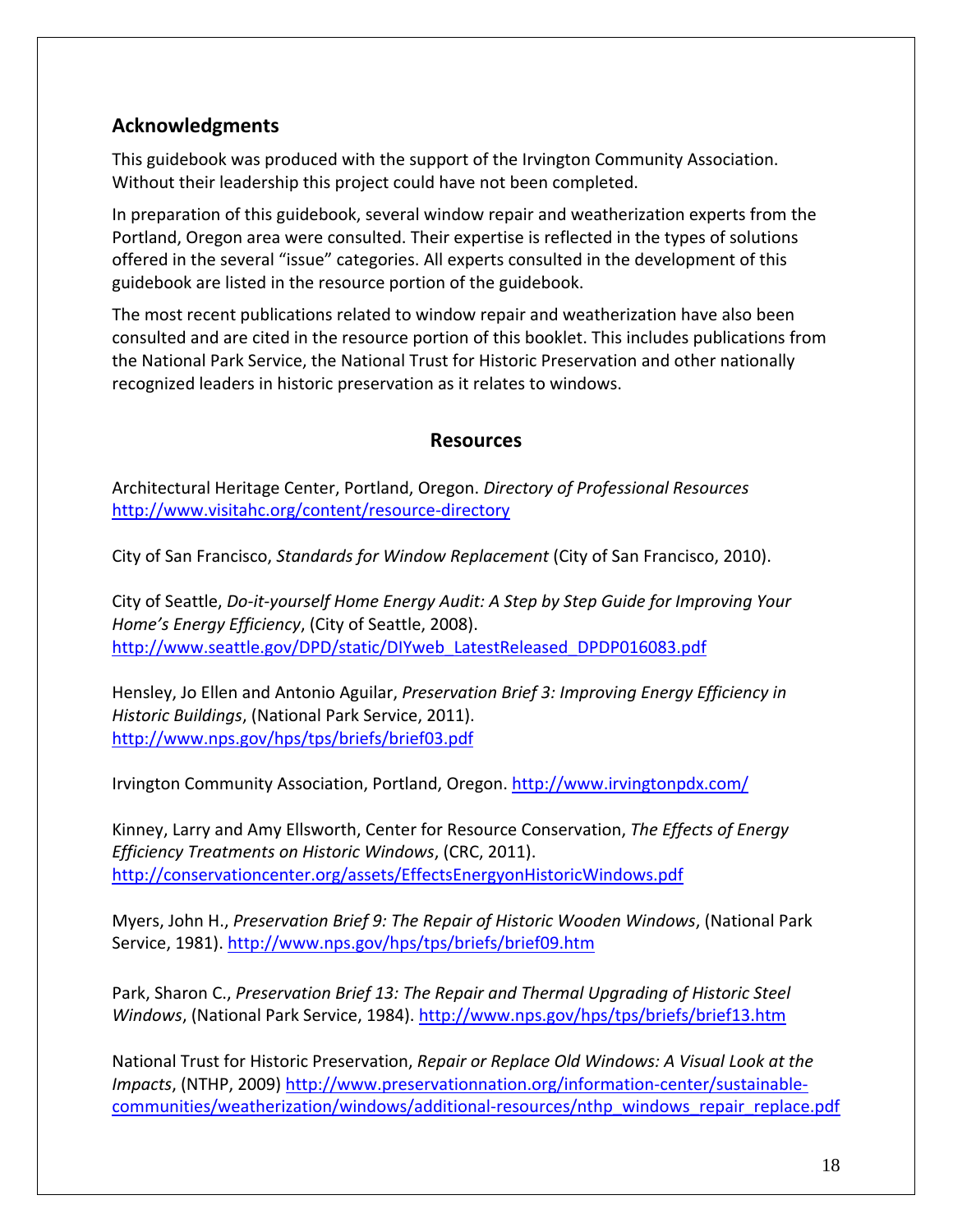# **Resources (continued)**

National Trust for Historic Preservation, *Window Types: A Residential Field Guide*, (NTHP, 2009). [http://www.preservationnation.org/information](http://www.preservationnation.org/information-center/sustainable-communities/weatherization/windows/additional-resources/nthp_windows_field_guide.pdf)-center/sustainable[communities/weatherization/windows/additional](http://www.preservationnation.org/information-center/sustainable-communities/weatherization/windows/additional-resources/nthp_windows_field_guide.pdf)‐resources/nthp\_windows\_field\_guide.pdf

New York Landmarks Conservancy, *Repairing Old and Historic Windows: A Manual for Architects and Homeowners*, (Preservation Press, 1992).

Oregon Health Authority. <http://cms.oregon.gov/oha/Pages/index.aspx>

Portland Bureau of Development Services. <http://www.portlandonline.com/bds/>

Portland Bureau of Planning and Sustainability. <http://www.portlandoregon.gov/bps/39750>

Portland Office of Neighborhood Involvement. <http://www.portlandonline.com/oni/index.cfm?c=28380>

Sedovic, Walter and Jill H. Gotthelf, APT Bulletin: Journal of Preservation Technology, No. 36, Vol. 4 "W*hat Replacement Windows Can't Replace: The Real Cost of Removing Historic Windows"*, 2005.

Synertech Systems Corporation and the City of Boulder, CO, *Making Your Historic Building Energy Efficient: Volume One, Principles and Approaches*, (Synertech Systems Corporation, 2007).

[http://www.bouldercolorado.gov/files/PDS/historicpres/hist\\_supp\\_vol1\\_energy\\_efficient.pdf](http://www.bouldercolorado.gov/files/PDS/historicpres/hist_supp_vol1_energy_efficient.pdf)

U.S. Department of Energy, *Energy Saver Tips*. <http://www1.eere.energy.gov/consumer/tips/m/index.html>

U.S. Department of Housing and Urban Development, *Lead Paint Safety: A Field Guide for Painting, Maintenance, and Renovation Work*, (HUD, 2001). [http://public.health.oregon.gov/HealthyEnvironments/HealthyNeighborhoods/HealthyHomes/](http://public.health.oregon.gov/HealthyEnvironments/HealthyNeighborhoods/HealthyHomes/LeadPoisoning/ParentsFamilies/Documents/LeadGuide_Eng.pdf) [LeadPoisoning/ParentsFamilies/Documents/LeadGuide\\_Eng.pdf.](http://public.health.oregon.gov/HealthyEnvironments/HealthyNeighborhoods/HealthyHomes/LeadPoisoning/ParentsFamilies/Documents/LeadGuide_Eng.pdf)

U.S. Department of the Interior, National Park Service, Technical Preservation Services, *Documentation Requirements for Proposed Window Replacement*. [http://www.nps.gov/tps/standards/applying](http://www.nps.gov/tps/standards/applying-rehabilitation/successful-rehab/windows-documentation.htm)-rehabilitation/successful-rehab/windows[documentation.htm](http://www.nps.gov/tps/standards/applying-rehabilitation/successful-rehab/windows-documentation.htm)

U.S. Department of the Interior, National Park Service, Technical Preservation Services, *Secretary of the Interior's Standards for Rehabilitation and Illustrated Guidelines on Sustainability for Rehabilitating Historic Buildings*, (NPS, 2011). [http://www.nps.gov/tps/standards/rehabilitation/sustainability](http://www.nps.gov/tps/standards/rehabilitation/sustainability-guidelines.pdf)‐guidelines.pdf